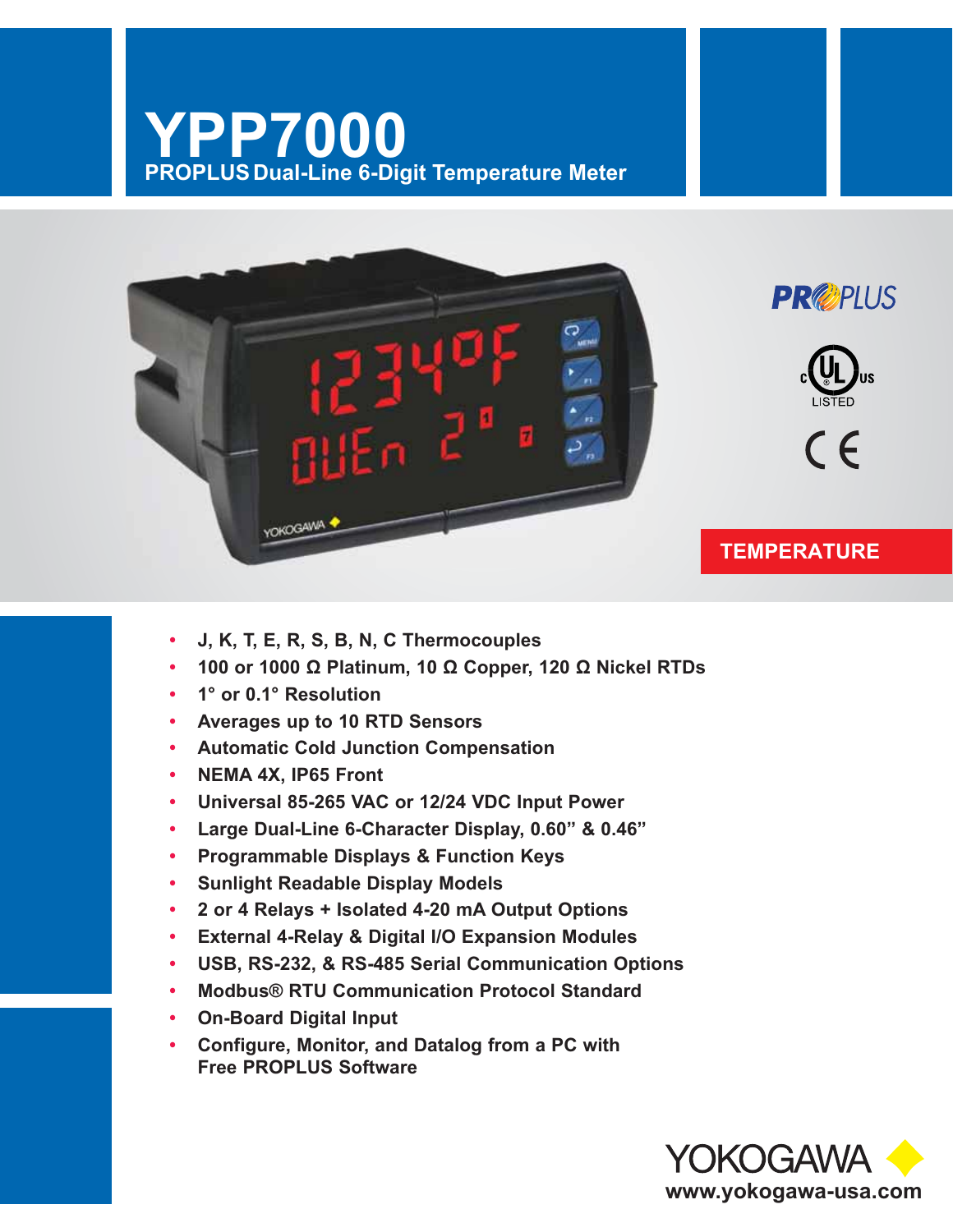# P7000 PROPLUS Dual-Line 6-Digit Temperature Meter



# **INTRODUCTION**

The PROPLUS YPP7000 temperature meter boasts specifications and functionality that clearly makes it one of the most advanced temperature meters available. Its dual-line 6-character display, function keys, and optional expansion modules are only a few of the special features available on the PROPLUS.

#### **Versatile**

The YPP7000 accepts many more thermocouple types and RTDs than earlier models. It can be configured to have either a 1° or 0.1° display resolution on any type of sensor input. The lower display makes configuration simpler. The display itself is quite configurable. There are many relay functions for up to 8 relays; including an Interlock Relay function. The 4-20 mA output can represent up to 12 different parameters/variables. This makes the YPP7000 one of the most versatile meters on the market.

# **FRONT PANEL DISPLAY**

#### **Precise, Accurate, and More Informative**

PROPLUS's large 0.6" upper display provides an accurate and precise 4 or 5-digit view of the temperature measurement.

#### **Configurable**

The upper display can be programmed to indicate current temperature, maximum or minimum temperature, alternating maximum/minimum temperatures, one of eight alarm set points, or Modbus input. The lower display can also be configured to display engineering units, set points, user defined legends, or simply turned off.

#### **Function Keys**

There are three function keys available to the user. These keys can be programmed to trigger certain events (i.e. acknowledge alarms, reset max and/or min, disable/enable output relays, or hold current relay states), provide direct menu access points, and more.



#### **Optional SunBright Display Models**

PROPLUS's SunBright display models have an extraordinarily bright LED display. They are perfect for applications where the meter is in direct sunlight or in applications where visibility may be impaired by smoke, fog. dust, or distance. Option is available on all PROPLUS models.



#### **Rugged**

A unique front panel design makes the PROPLUS nearly impenetrable in typical applications. Here, the PROPLUS easily survives a direct hit on the display from a heavy 2" solid stainless steel ball dropped from eight feet.

## **Easy to Use**

The user friendly dual-line display makes the PROPLUS easy to set up & program. Input selection and configuration are conveniently set up via rear switches and front panel programming. Three levels of password protection help maintain the reliability of the programming.



#### **Three Tier Password Protection**

The PROPLUS offers 3 levels of password protection:

- Level 1 protection allows the operator use of only the 3 preconfigured function keys on the front panel without a password.
- Level 2 protection allows the operator use of only the function keys and the ability to change set points without a password.
- Level 3 protection restricts the operator from using the function keys and all meter configuration menus without a password.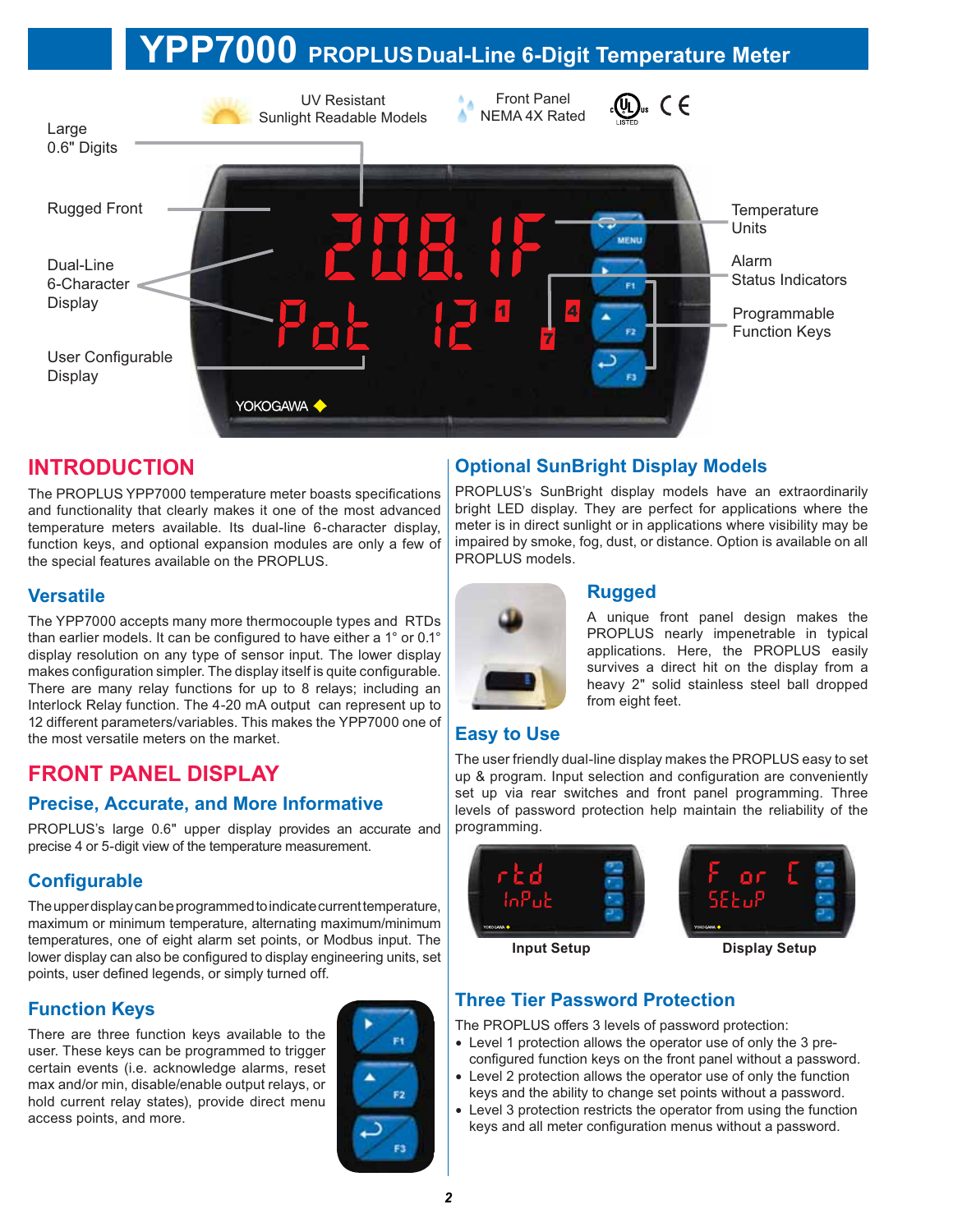# YPP7000 PROPLUS Dual-Line 6-Digit Temperature Meter

Monitor & Datal

#### **On-Board Digital Input**

The YPP7000 includes a digital input as standard. This digital input can operate with the tare, reset tare, or interlock relays feature, force relays on from a signal from a PLC or relay on other equipment, and much more. This is ideal for installations where the meter is inaccessible behind a cover, or where an additional function key is needed for customized operation.



#### **Rounding**

The rounding feature is used to give the user a steadier display with fluctuating signals. It causes the display to round to the nearest value according to the rounding value selected (1, 2, 5, or 10). For example, with a rounding value of 10, and a input of 12346, the display would indicate 12350.

#### **Max/Min Display**

Max/Min (or Peak/Valley) is standard on the PROPLUS YPP7000. Either display can be configured to show either maximum or minimum excursion since last reset. The displays can also be configured to toggle between Max and Min values. Both values can be simply reset from the front panel.

# **DIGITAL COMMUNICATIONS**

## **Modbus<sup>®</sup> RTU Serial Communications**

With the purchase of a serial communication adapter, PROPLUS meters can communicate with any Modbus Master device using the ever-popular Modbus communications protocol that is included in every PROPLUS. This greatly increases the flexibility of the meter. Modbus provides much more capability than read PV and write set points.



**Modbus PV Input** 



**Remote Message** 

#### **Meter Copy**

The Copy feature is used to copy (or clone) all the settings from one PROPLUS to other PROPLUS meters in about 20 seconds! The Copy function is a standard feature on all meters. It does not require a communications adapter, only an optional cable assembly, P/N YPPA1200. See the ordering information for complete details.

# **MULTIPLE SENSOR AVERAGING**

The YPP7000 can find the average temperature of up to 10 RTD probes connected in parallel. This new calculated value would then be treated as the PV (temperature) displayed on the meter. The average temperature is also available via Modbus communications and as the retransmitted value for the optional 4-20 mA output.

# **PROPLUS SOFTWARE**

Configure, monitor, and datalog a PROPLUS YPP7000 from a PC using PROPLUS Software (available for download at www.yokogawa-usa.com) and a serial adapter.

| Mutes ID 247<br>Reactor#6 Temp              | Log Settings<br><b><i><u>Internal</u></i></b><br>they.<br>15<br><b>Secondale</b> |
|---------------------------------------------|----------------------------------------------------------------------------------|
| Deg F                                       | $-700$<br>Pass                                                                   |
| Maximum Temp                                |                                                                                  |
| A 18<br>Deg F                               |                                                                                  |
| Minimum Temp                                |                                                                                  |
| 996<br>Deg F                                |                                                                                  |
| <b>Alarm Status</b><br><b># # # # # # #</b> |                                                                                  |
|                                             |                                                                                  |



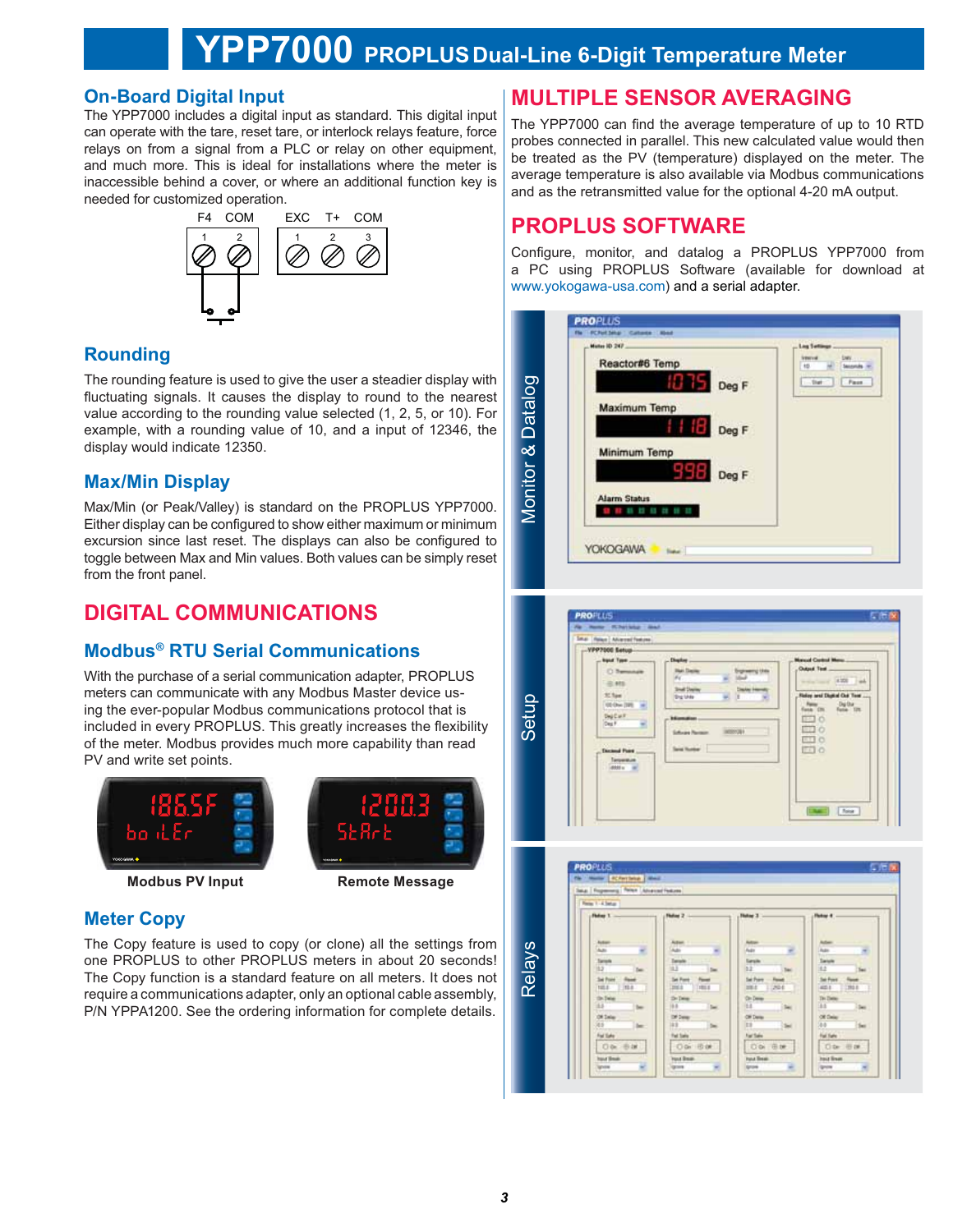# PP7000 PROPLUS Dual-Line 6-Digit Temperature Meter

# **FIELD EXPANSION MODULES**

Add functionality to the PROPLUS in the field with easy-toinstall external expansion modules. Add RS-232 or RS-422/485 communications, I/O modules (up to 2), and 4-relay expansion module. The menu items for these modules do not appear until the module is connected, simplifying the basic menu. Relay and digital I/O modules are shown below with optional DIN rail mounting kit, P/N YPPA1002.



#### **YPPA1044 I/O Expansion Module**

Four digital inputs and four digital outputs are available per expansion module. The PROPLUS meter will accept two of these modules. External digital inputs can function similarly to the front panel function keys or on-board digital input F4. They can be configured to trigger certain events (i.e. acknowledge/ reset alarms, reset max and/or min values, disable/enable all output relays, and hold current relay states), provide direct menu access point, or mimic front panel keys. The I/O module can be used to configure the PROPLUS remotely, in essence giving the user control of the four front panel push buttons. This feature is particularly useful if the meter is mounted inside an explosionproof enclosure.

Digital outputs can be used to remotely monitor PROPLUS's alarm relay output states, or the states of a variety of actions and functions executed by the meter.

#### **YPPA1004 Relay Expansion Module**

An external module containing four 3 A Form A (SPST) relays can be added to the PROPLUS at anytime. Removable screw terminal blocks accept 12 to 22 AWG wire.



#### **YPPA1232, YPPA1485, & YPPA8008 Communication Modules**

Serial communications on the PROPLUS can be added anytime with external YPPA1232 (RS-232) or YPPA1485 (RS-485), or YPPA8008 (USB) communication adapters.

Free Modbus protocol with purchase of PROPLUS serial communications modules.

# **OUTPUTS**



#### **Relay Outputs**

The PROPLUS has up to four 3 A Form C relays (SPDT) with multiple power loss fail-safe options. Relays can be configured for proper protective action upon input loop break. Relay ON and OFF delay times are user adjustable. Up to eight front panel indicators show alarm and/or relay state. All relays can be configured for 0-100% deadband.

#### **Relay Operation/Configuration**

There are powerful relay functions that can be configured in the PROPLUS meter, including:

- Automatic reset only (non-latching)
- Automatic + manual reset at any time (non-latching)
- Latching (manual reset only)
- Latching with clear (manual reset only after alarm condition has cleared)
- User selectable fail-safe operation
- Relay action upon sensor break
- Time delay (on and off), independent for each relay
- Manual control mode
- Interlock relay mode

Front panel button or digital input may be assigned to acknowledge relays programmed for manual reset.

#### **Analog Output**

The isolated analog retransmission signal can be configured to represent the measured temperature (including average temperature), maximum or minimum temperature, any of the eight relay set points, manual control setting, or Modbus input. While the output is nominally 4-20 mA, the signal will accurately accommodate under- and over-ranges from 1 to 23 mA. A power supply (24 V  $@$  40 mA) is standard with the 4-20 mA output option.

#### **Manual Output Control**

Take control of any output with this feature. All relavs can be forced ON or OFF, and the 4-20 mA output signal can be set to any value within its range. When the relays and 4-20 mA output are



controlled manually, an LED labeled "M" is turned on and the associated Alarm LEDs (1-8) flash every 10 seconds indicating that the meter is in manual control mode.

#### **Interlock Relay(s)**

This function allows a process to use one or more very low voltage input signals or simple switch contacts to control the state of one or more internal "interlock" relays. A violation (i.e. loss of input, open switch, or open circuit) forces one or more N/O interlock relay contacts to open. One input can be used in series with a number of interlock switches, or up to eight inputs can be required to force-on one (or more) internal interlock relays. Please see Application Note AN-1008 on our website for more information. Requires YPPA1044 Digital I/O module or use of on-board digital input F4.

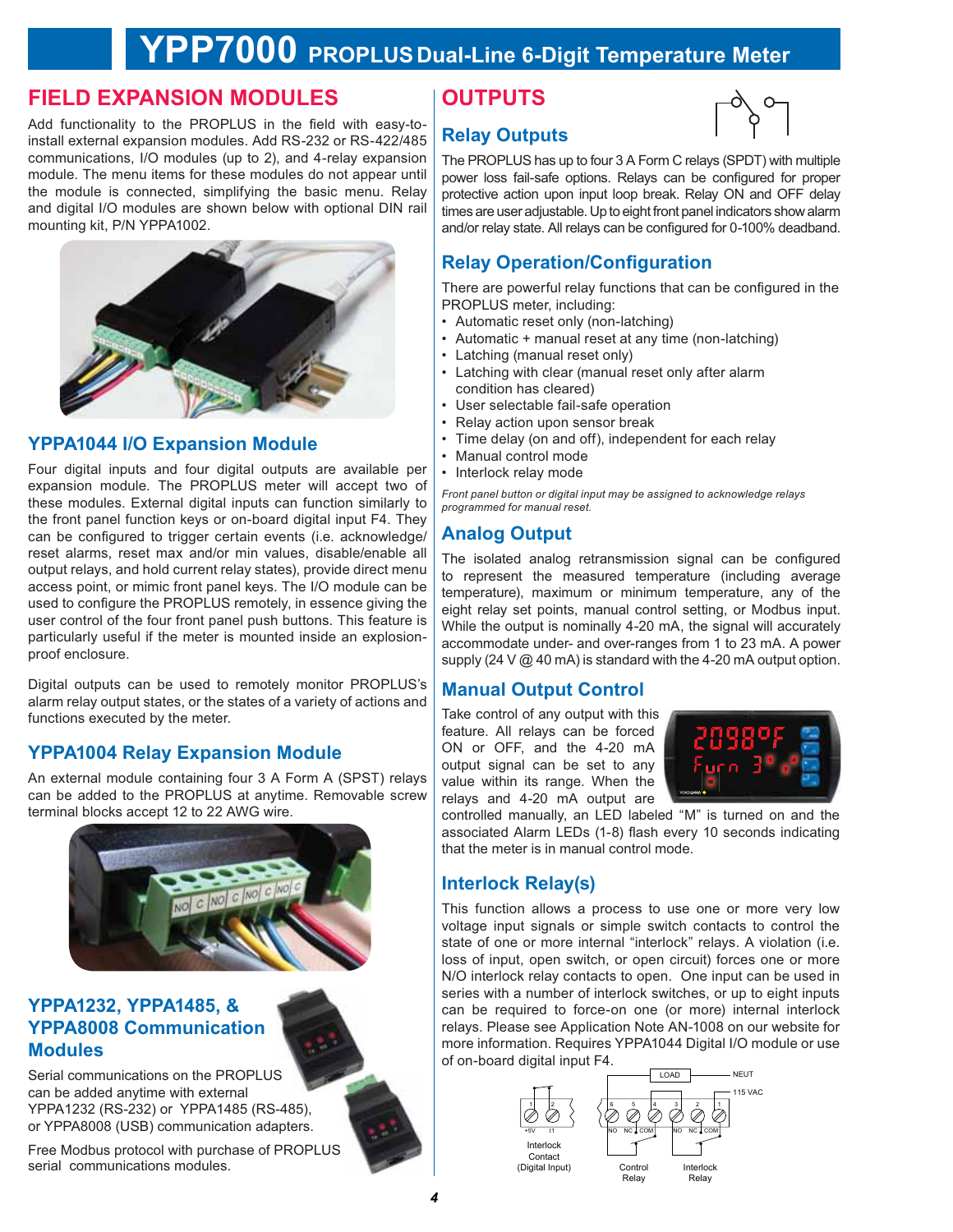# **NEMA 4X FIELD ENCLOSURES**

Thermoplastic NEMA 4X enclosures for up to 2 PROPLUS meters are available.



**YPPA2811** Plastic Low-Cost



**YPPA2812** Plastic Low-Cost

4-20 mA Output

Powered by Meter

# **CONNECTIONS**

- Form C (SPDT) relays
- · Isolated supply available even on
- 12/24 VDC input power models
- Removable terminal blocks
- 2 or 4 relays + isolated 4-20 mA output option



- Universal 85-265 VAC or 12/24 VDC input power
- Thermocouple or RTD inputs
- . M-Link for adding expansion modules
- · Digital Input F4

## **DIMENSIONS**



Notes:

- 1. Panel cutout required: 1.772" x 3.622" (45mm x 92mm)
- 2. Panel thickness: 0.040 0.250" (1.0mm 6.4mm)
- 3. Mounting brackets lock in place for easy mounting
- 4. Clearance: Allow 6" (152 mm) behind the panel

# **SPECIFICATIONS**

Except where noted all specifications apply to operation at +25°C.

#### General

Display: Upper display: 0.60" (15 mm) high. Lower display: 0.46" (12 mm) high. Both are 6 digits (-99999 to 999999), red LEDs. **Resolution:** 1° (up to four digits) or 0.1° (up to five digits) Display Intensity: Eight intensity levels Display Update Rate: 5/second (200 ms) Front Panel: NEMA 4X, IP65 Programming Methods: Four front panel buttons, digital inputs, PC and PROPLUS software, Modbus registers, or cloning using Copy function. F4 Digital Input Contacts: 3.3 VDC on contact. Connect normally open contacts across F4 to COM. F4 Digital Input Logic Levels: Logic High: 3 to 5 VDC Logic Low: 0 to 1.25 VDC Noise filter: Programmable from 2 to 199 (0 will disable filter) Filter Bypass: Programmable from 0.1 to 99.9% of span Recalibration: Recommended at least every 12 months. Max/Min Display: Max / min temperature readings are stored until reset by the user or until power to the meter is cycled. Non-Volatile Memory: All programmed settings are stored in nonvolatile memory for a minimum of ten years if power is lost. Power Options: 85-265 VAC 50/60 Hz, 90-265 VDC 20 W max, or jumper selectable 12/24 VDC ±10%, 15 W max. Normal Mode Rejection: Greater than 65 dB at 50/60 Hz Isolation: 4 kV input/output-to-power line. 500 V input-to-output Environmental: Operating temperature range: -40 to 65°C Storage temperature range: -40 to 85°C Relative humidity: 0 to 90% non-condensing Connections: Removable screw terminal blocks accept 12 to 22 AWG wire, RJ45 for external relays, digital I/O, and serial communication adapters. Enclosure: 1/8 DIN, high impact plastic, UL 94V-0, color: black (92 mm x 45 mm). Two panel mounting bracket assemblies are provided.

**Dimensions:**  $4.68'' \times 2.45'' \times 5.64''$  (119 mm x 62 mm x 143 mm) (W x H x D) Weight: 9.5 oz (269 g)

UL File Number: UL & c-UL Listed. E348677; 508 Industrial Control Fauinment.

Warranty: 3 years parts & labor

#### **Temperature Input**

**Inputs:** Thermocouple J, K, T, E, R, S, B, N, C; RTD 100  $\Omega$  platinum (0.00385 & 0.00392 curves), 10 Ω copper, 120 Ω nickel, 1000 Ω platinum Input Impedance: Greater than 100  $k\Omega$ 

Offset Adjust: User programmable offset adjust ±50.0 degrees Temperature Drift: ±2°C maximum from 0 to 65°C ambient temperature; ±4°C maximum from -20 to 0°C ambient temperature

Sensor Break: Display flashes "Open", relays can be programmed to go "On", "Off", or to "Ignore" (detected as an upscale condition). Averaging: Up to 10 RTDs connected in parallel can be averaged. Accuracy & Range: See table below.

| <b>Type</b>   | Range (°F)       | Range (°C)       | <b>Accuracy</b>   |
|---------------|------------------|------------------|-------------------|
| J             | $-200$ to $2000$ | $-129$ to $1093$ | $±1^{\circ}C$     |
| Κ             | $-200$ to $2400$ | $-129$ to $1316$ | $±1^{\circ}C$     |
|               | $-200$ to $752$  | $-129$ to $400$  | $±1^{\circ}$ C    |
| E             | $-200$ to 1800   | $-129$ to 982    | $±1^{\circ}$ C    |
| R             | $-50$ to 3000    | $-46$ to $1649$  | $\pm 2^{\circ}$ C |
| S             | $-50$ to 3000    | $-46$ to $1649$  | $\pm 2^{\circ}$ C |
| B             | 752 to 3300      | 400 to 1816      | $\pm 2^{\circ}$ C |
| N             | $-100$ to 2300   | -73 to 1260      | $\pm 2^{\circ}$ C |
| C             | 32 to 4100       | 0 to 2260        | $\pm 2^{\circ}$ C |
| 10 $\Omega$   | $-328$ to 500    | $-200$ to $260$  | $±0.1^{\circ}C$   |
| $100 \Omega$  | -328 to 1562     | -200 to 850      | $±0.4$ °C         |
| $120 \Omega$  | -110 to 500      | -79 to 260       | $±0.1^{\circ}$ C  |
| $1000 \Omega$ | $-328$ to 900    | -200 to 482      | $±0.4$ °C         |